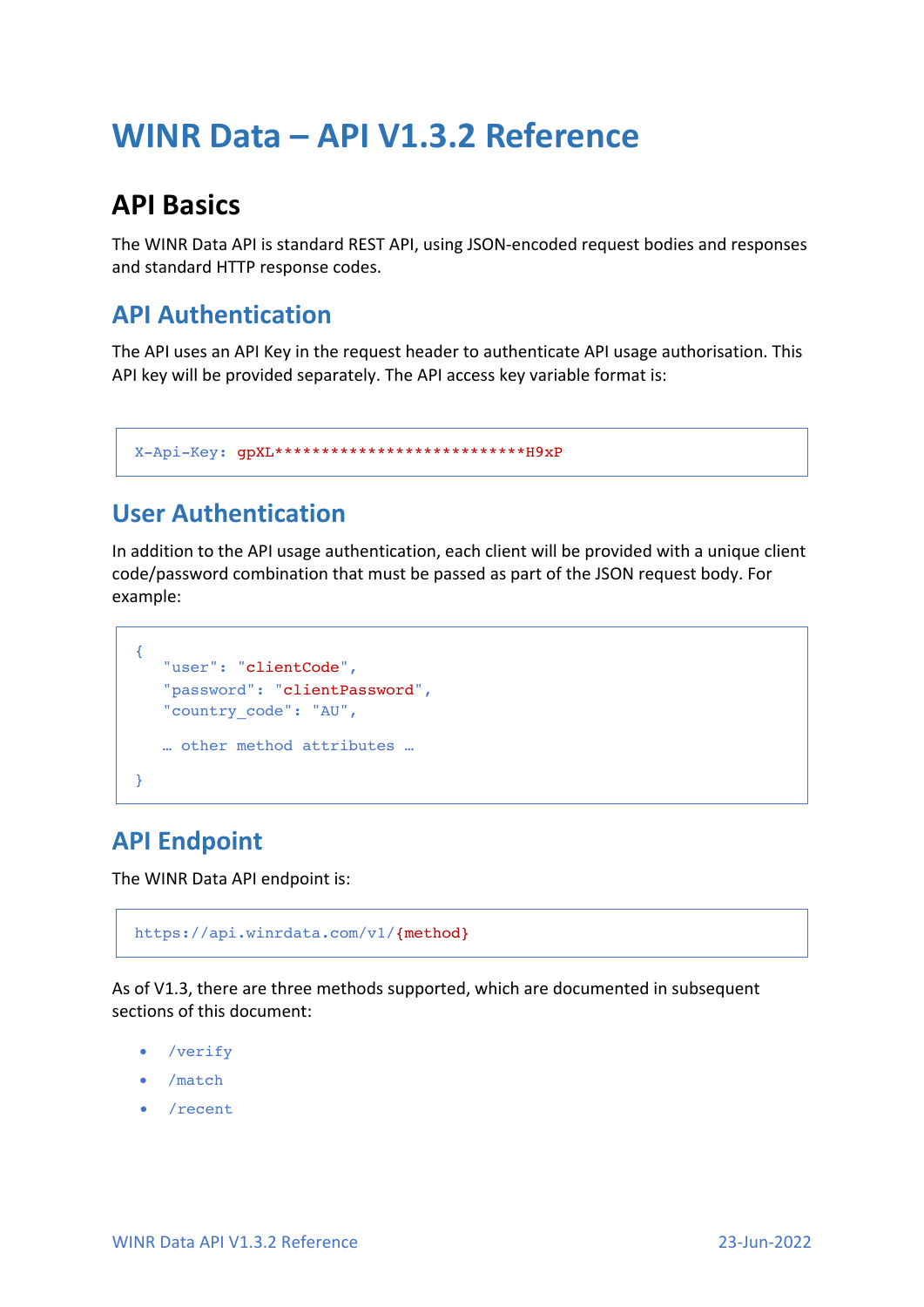### **API Responses**

#### **200 OK**

This HTTP response code indicates a successful request and the JSON response object will contain the method-specific data, which are defined in the *API Methods* section.

#### **400 Bad Request**

This HTTP response code indicate that the JSON request object had invalid data. The JSON response object will contain additional information in the following format:

```
{
 "status": "error",
 "message": "Detailed error message" 
}
```
#### **401 Bad Request**

This HTTP response code indicate that the JSON request object had invalid user authentication data. The JSON response object will contain:

```
{
  "status": "error",
   "message": "Invalid User/Password" 
}
```
#### **403 Forbidden**

This HTTP response code indicates that the X-API-Key header parameter has not been set or contains an invalid value. The JSON response object will contain:

```
{
   "message": "Forbidden" 
}
```
#### **500 System Error**

Whilst this HTTP response code should never occur, it indicates that WINR Data API has encountered an internal processing error. The JSON response object will contain:

```
{
  "status": "error",
 "message": "A system error has occurred. WINR Data has been notified" 
}
```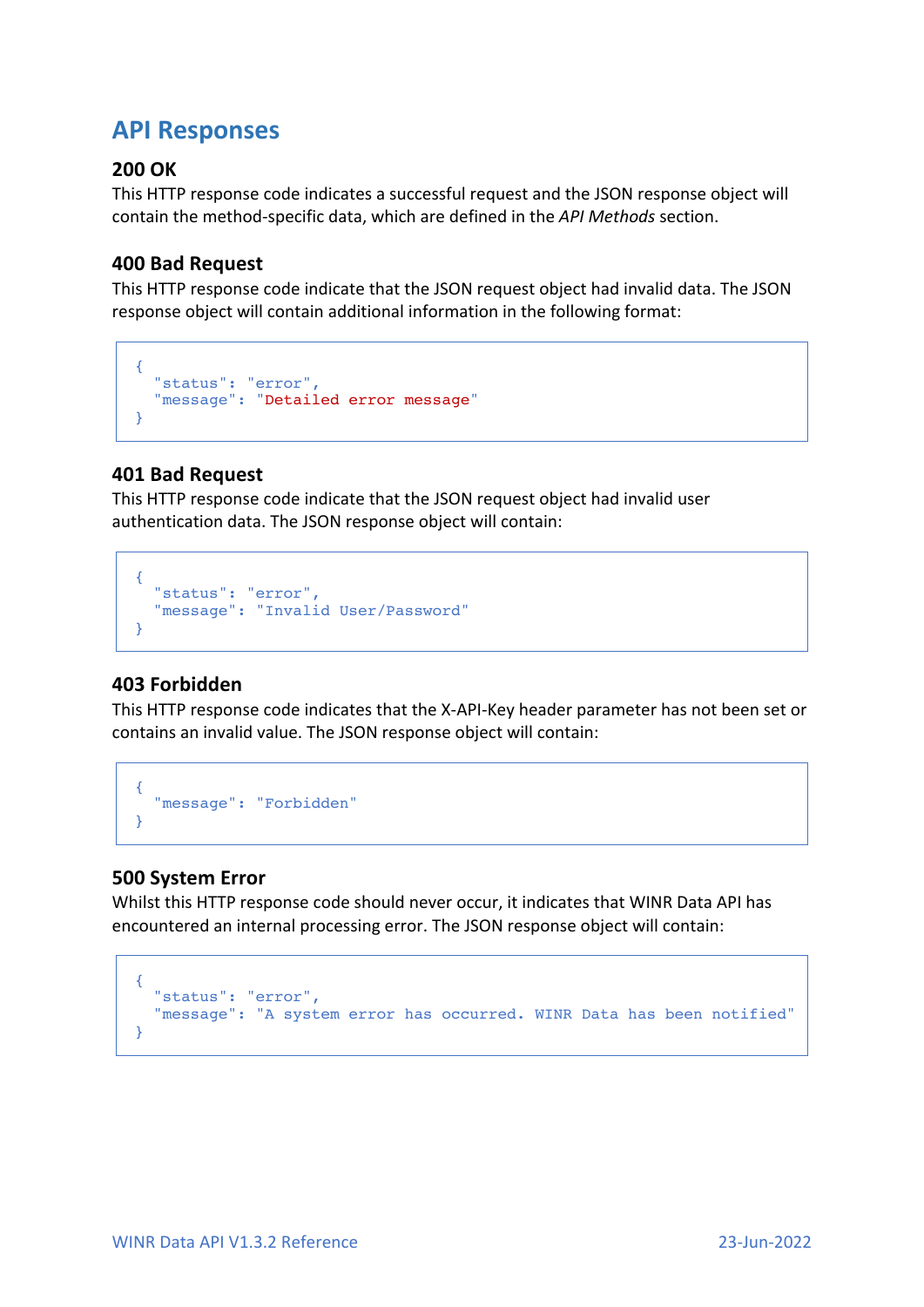## **API Methods**

### **Verify**

Verify will use a set of consumer parameter values to query the WINR Data consumer data lake for matching consumers.

#### **Request**

#### POST https://api.winrdata.com/v1/verify

#### **JSON Request Parameters**

In addition to the User Authentication attributes described in the *API Basics* section, the Verify method has the following (string) attributes:

| <b>Attribute</b> | <b>Notes</b>                                                                                                                                                   |  |  |
|------------------|----------------------------------------------------------------------------------------------------------------------------------------------------------------|--|--|
| country_code     | ISO 3166 alpha-2 country code (ex: 'AU', 'NZ', etc.) *REQUIRED                                                                                                 |  |  |
| source id        | A client-defined parameter to distinguish API calls from departments or<br>sub-clients. Used for back-end reporting and billing.                               |  |  |
| email            | <b>Email address</b>                                                                                                                                           |  |  |
| phone            | In local country format, e.g.:<br>0nnnnnnnnn - AU/NZ/GB<br>1nnnnnnnnnn - US/CA<br>$\bullet$                                                                    |  |  |
| first name       | Consumer's first name (ex: 'Susan')                                                                                                                            |  |  |
| last_name        | Consumer's last name (ex: 'Smith')                                                                                                                             |  |  |
| name             | Full name (ex: 'Susan Smith')                                                                                                                                  |  |  |
| address1         | Address line one (ex: '123 Main St').<br>Street type will be normalised to country-specific abbreviations, '123<br>Main Street' is equivalent to '123 Main St' |  |  |
| suburb           | Suburb/town/city name                                                                                                                                          |  |  |
| state            | State/county name or code, e.g.:<br>'NSW' or 'New South Wales'<br>'MI' or 'Michigan'<br>'ON' or 'Ontario'<br>'Essex'                                           |  |  |
| postcode         | Postcode/ZIP code                                                                                                                                              |  |  |
| dob              | Date of Birth in YYYY-MM-DD format                                                                                                                             |  |  |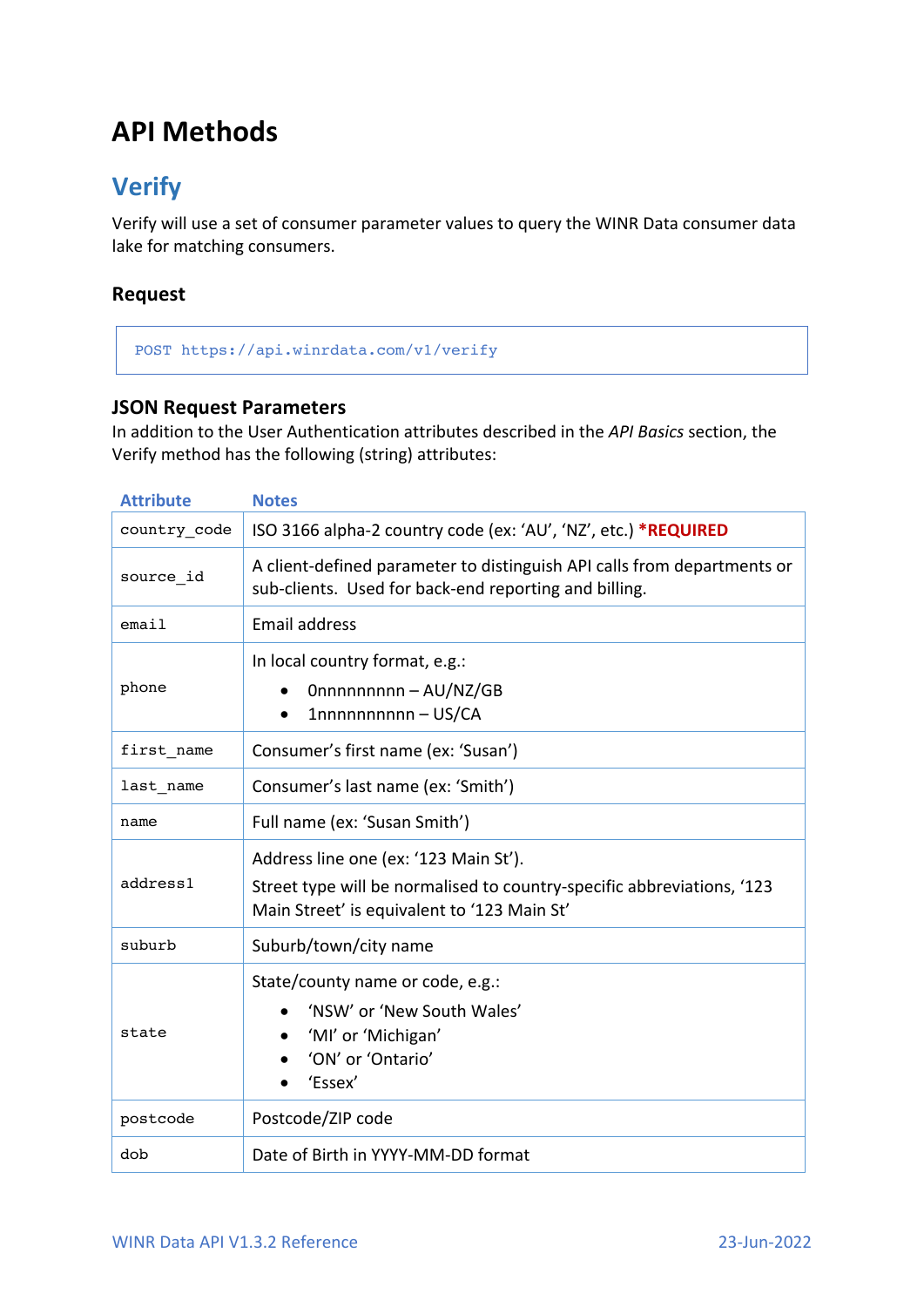Under the current implementation, *at least two* of the search attributes are required (in addition to the 'country code' attribute).

#### **JSON Response**

A successful response has the following (string) attributes:

| <b>Attribute</b> | <b>Notes</b>                                                                                                |
|------------------|-------------------------------------------------------------------------------------------------------------|
|                  | One of two values:                                                                                          |
| status           | $vertical - one$ or more consumer record(s) was found that<br>$\bullet$<br>match the search criteria        |
|                  | not found - not consumer record matched the search<br>criteria                                              |
|                  |                                                                                                             |
|                  | A 1-10 match confidence level.                                                                              |
| confidence level | For this version of the Verify method, all searches are exact<br>matches, so the value will always be '10'. |
| sources count    | A number (0-n) indicating the number of distinct data sources that<br>matched the search criteria.          |
|                  | For a status of 'not found', this value would be '0'.                                                       |

#### **Sample JSON Request and Response Objects**

Below is a sample JSON request object:

```
{
 "user": "sample",
   "password": "abc123",
    "country_code": "AU",
   "email": "tech@winr.com.au",
    "first_name": "Scott",
    "phone": "0412345678" 
}
```
And the sample JSON response:

```
{
  "status": "verified",
  "confidence_level": "10",
   "sources_count": "2" 
}
```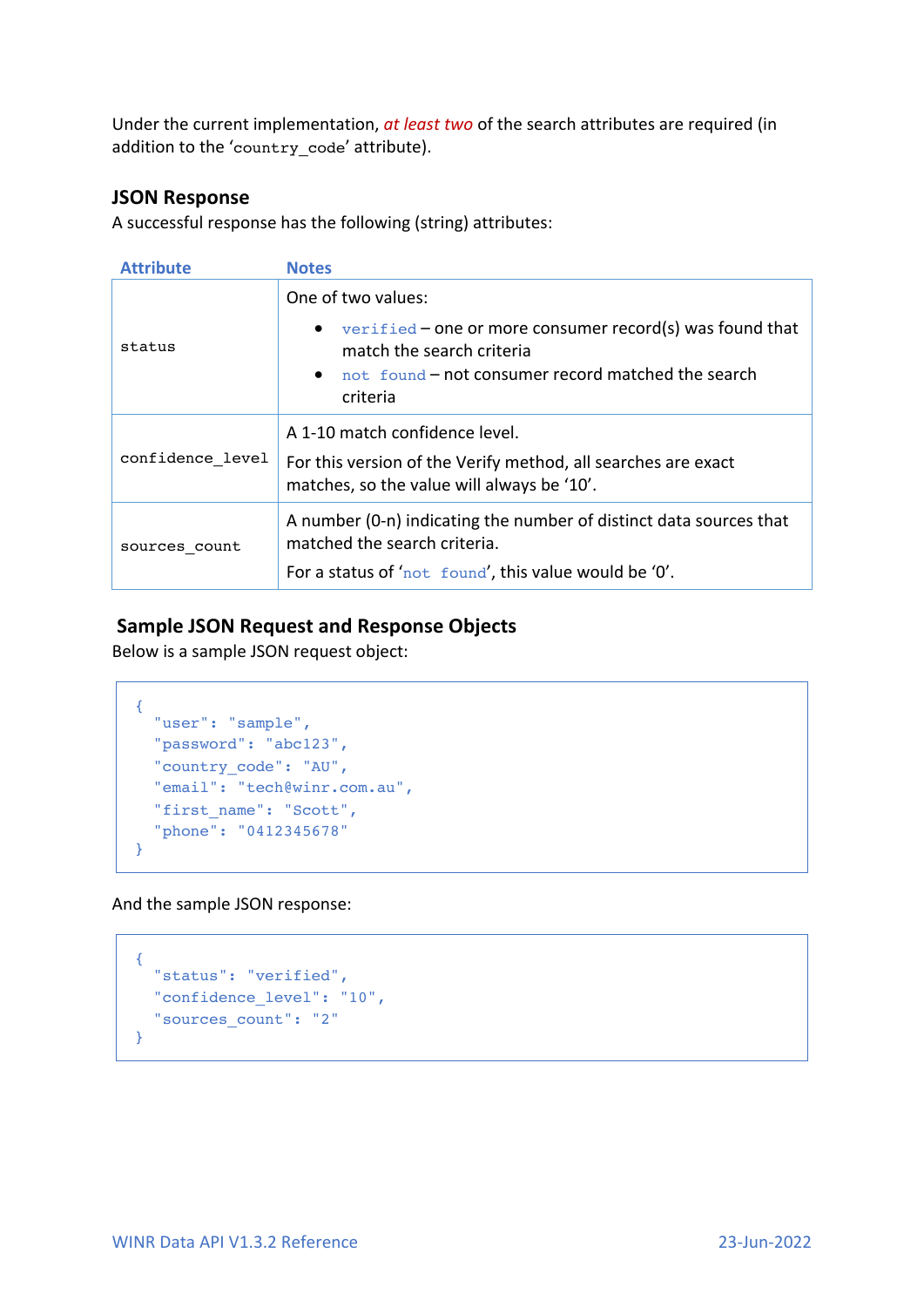### **Match**

Match will use a set of consumer parameter values to query the WINR Data consumer data lake for matching consumers and return a granular data response indicating what fields were matched.

#### **Request**

POST https://api.winrdata.com/v1/match

#### **JSON Request Parameters**

In addition to the User Authentication attributes described in the *API Basics* section, the Match method has the following (string) attributes:

| <b>Attribute</b> | <b>Notes</b>                                                                                                                                                   |  |
|------------------|----------------------------------------------------------------------------------------------------------------------------------------------------------------|--|
| country code     | ISO 3166 alpha-2 country code (ex: 'AU', 'GB', 'NZ', etc.) *REQUIRED                                                                                           |  |
| source id        | A client-defined parameter to distinguish API calls from departments or<br>sub-clients. Used for back-end reporting and billing.                               |  |
| email            | <b>Email address</b>                                                                                                                                           |  |
| phone            | In local country format, e.g.:<br>Onnnnnnnnn - AU/NZ/GB<br>1nnnnnnnnnn - US/CA<br>$\bullet$                                                                    |  |
| first_name       | Consumer's first name (ex: 'Susan') or initial (ex: 'S') *REQUIRED                                                                                             |  |
| last_name        | Consumer's last name (ex: 'Smith') *REQUIRED                                                                                                                   |  |
| dob              | Date of Birth in YYYY-MM-DD format                                                                                                                             |  |
| address1         | Address line one (ex: '123 Main St').<br>Street type will be normalised to country-specific abbreviations, '123<br>Main Street' is equivalent to '123 Main St' |  |
| suburb           | Suburb/town/city name                                                                                                                                          |  |
| state            | State/county name or code, e.g.:<br>'NSW' or 'New South Wales'<br>'MI' or 'Michigan'<br>'ON' or 'Ontario'<br>'Essex'                                           |  |
| postcode         | Postcode/ZIP code                                                                                                                                              |  |
| reference_id     | A client reference ID that will be echoed back in the API response                                                                                             |  |
| fuzzy_match      | '0' (default – disabled) or '1' (enabled)                                                                                                                      |  |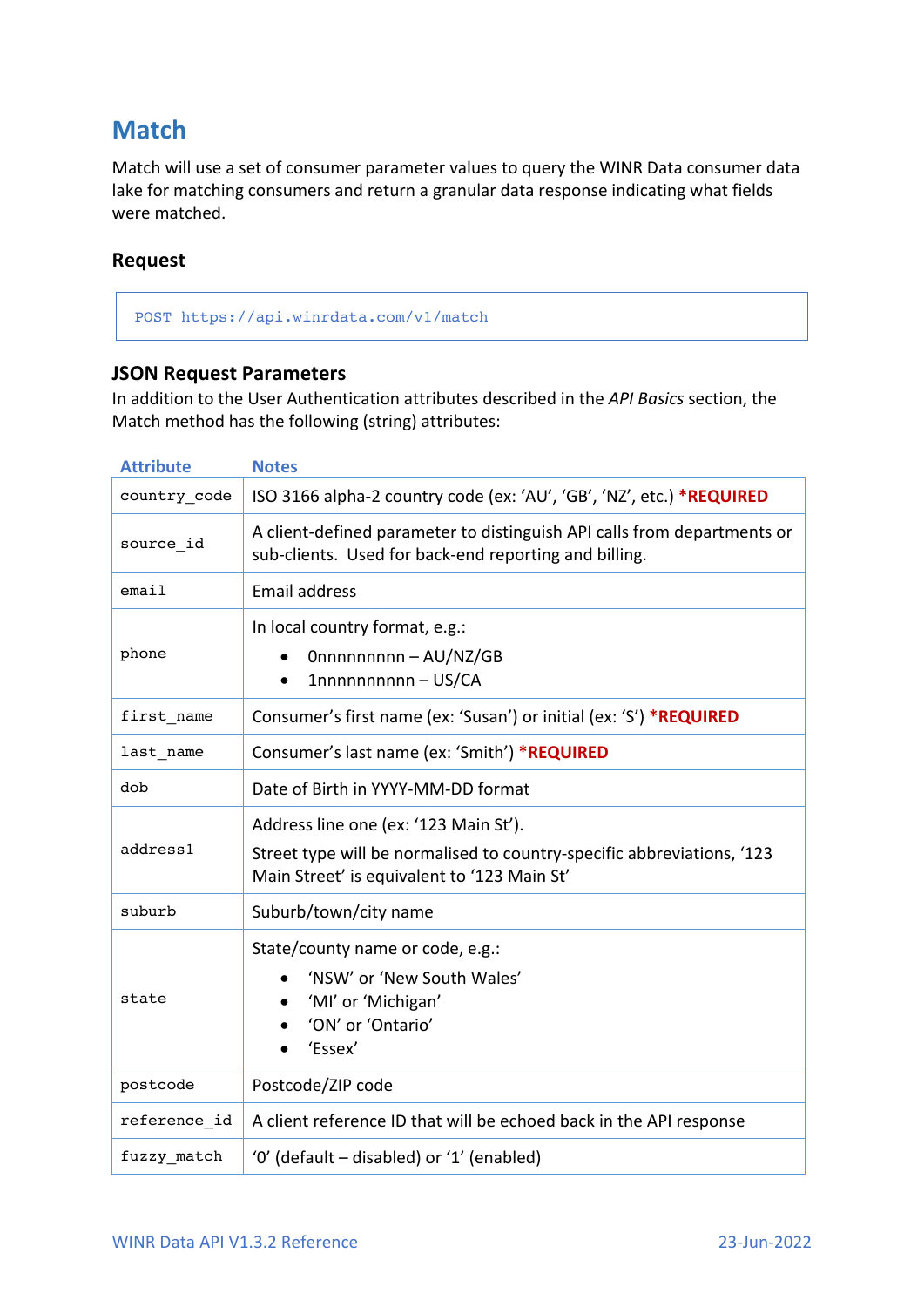Under the current implementation, *at least one* of the search attributes are required (in addition to the 'country\_code', 'first\_name' and 'last\_name' attributes).

#### **JSON Response**

A successful response has the following (string) attributes:

| <b>Attribute</b>                        | <b>Notes</b>                                                                                                                                                                                      |
|-----------------------------------------|---------------------------------------------------------------------------------------------------------------------------------------------------------------------------------------------------|
| transaction id                          | A unique reference number generated by the API call                                                                                                                                               |
| reference id                            | The caller reference ID from the API call request parameters                                                                                                                                      |
| email<br>phone<br>first name            | A ternary value for each of the supplied query parameters indicating<br>the match strength:                                                                                                       |
| first initial<br>last name<br>dob       | 'match' – the query value was directly matched<br>$\bullet$<br>'partial' - the query value was partially matched. An<br>$\bullet$<br>example of this could be a first name query value of 'Nigel' |
| address1<br>suburb<br>state<br>postcode | that is matched with a record having 'N' as a first name<br>value in the database <sup>1</sup> .<br>'no match' – there were no records that match the query<br>$\bullet$<br>value                 |
|                                         |                                                                                                                                                                                                   |

 $1$  Note: Partial matches on the first name would only occur if there was a direct match with the surname and another strong identity parameter – such as DOB, email, phone, address1 or postcode. See "Match Logic".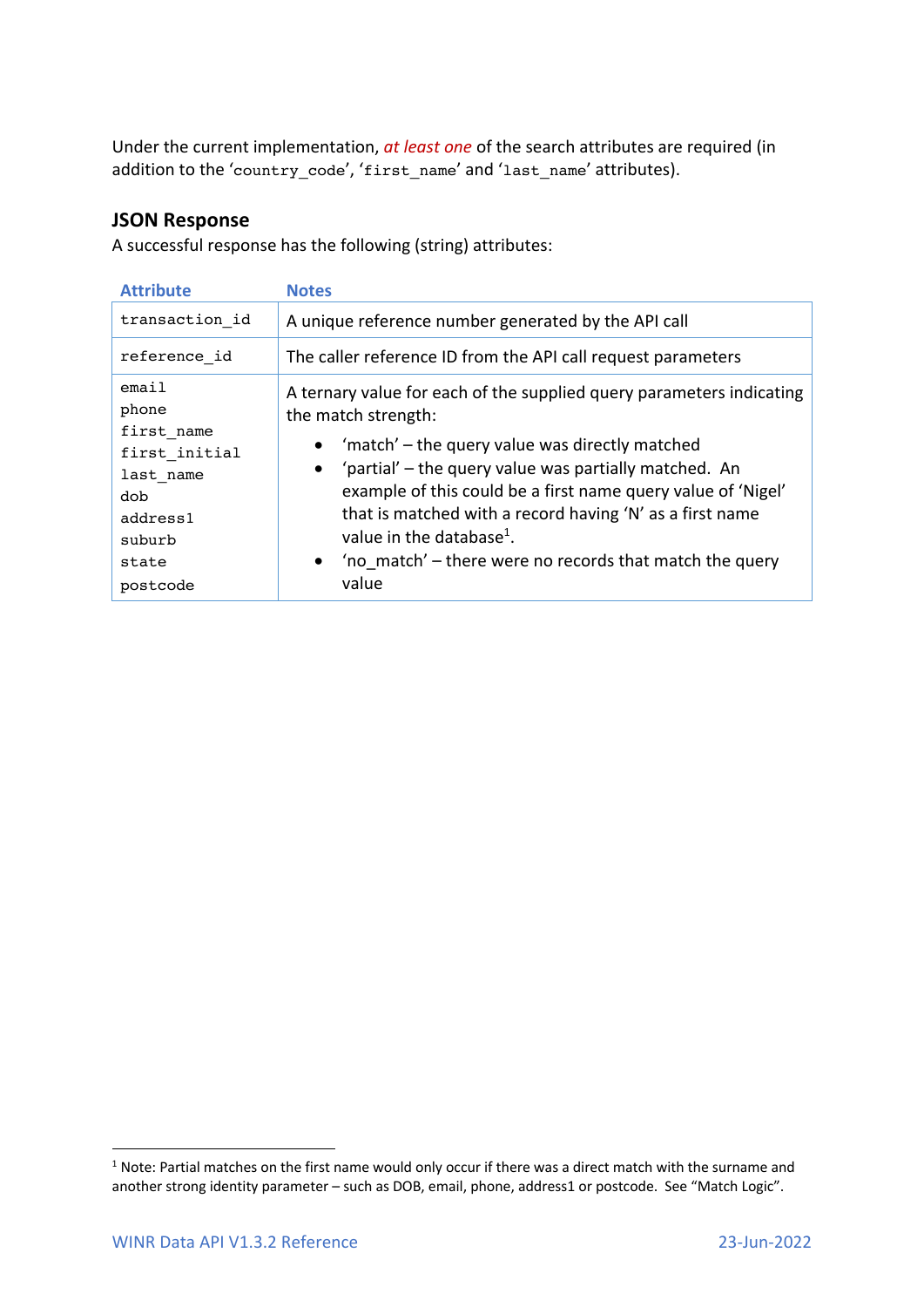#### **Sample JSON Request and Response Objects**

Below is a sample JSON request object:

```
{
  "user": "sample",
  "password": "abc123",
  "country_code": "AU",
   "email": "tech@winr.com.au",
   "first_name": "Scott",
  "last name": "Lawrence",
   "phone": "0412345678", 
   "reference_id": "xyz-42" 
}
```
And the sample JSON response:

```
{
   "transaction_id": "dc0c25d-07e7-46ed-bc45-2ffd81130ed7", 
  "reference_id": "xyz-42",
  "email": "no_match",
  "first name": "partial",
   "first_initial": "match",
   "last_name": "match",
   "phone": "match" 
}
```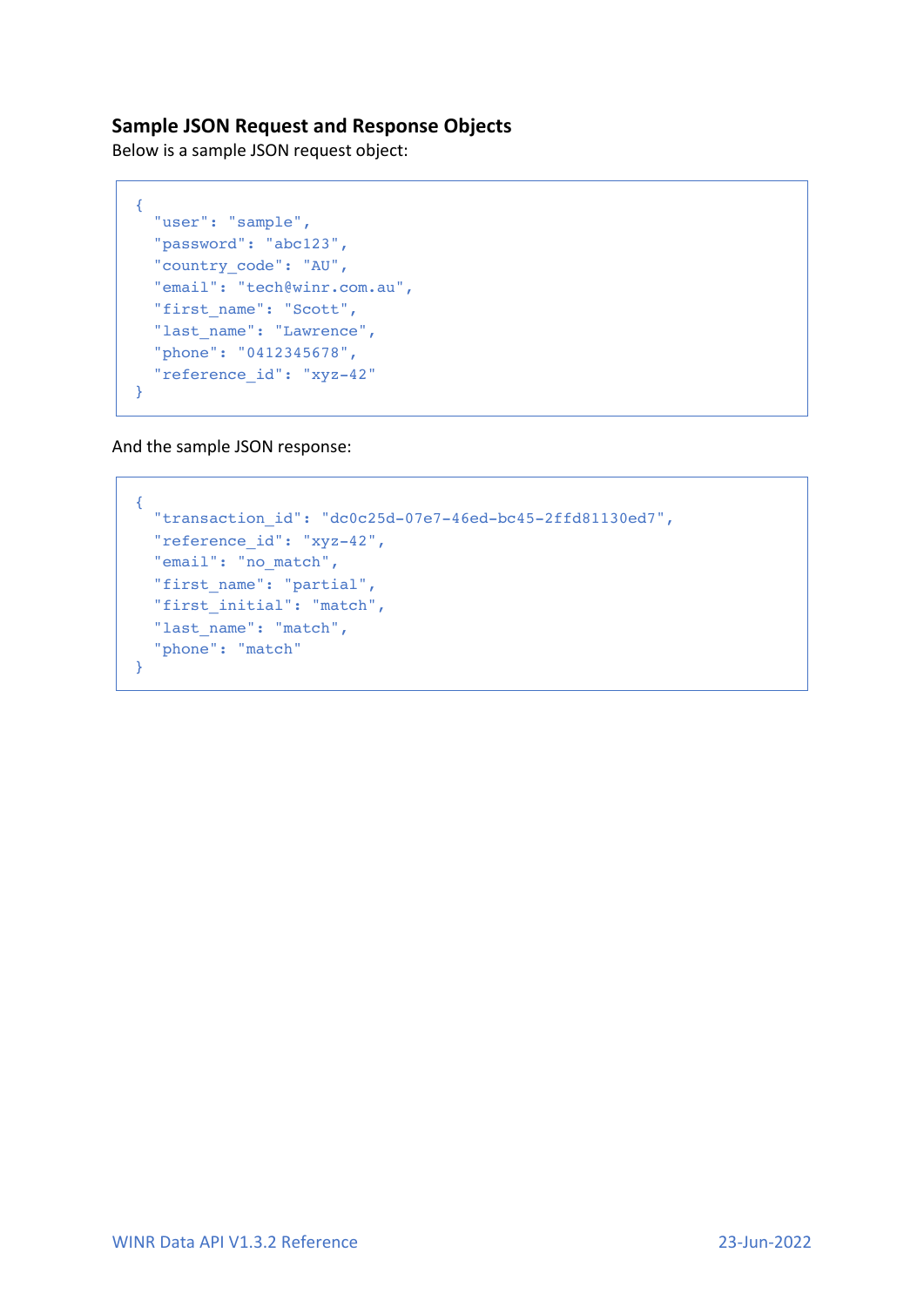#### **Match Logic**

As it is possible that there will be multiple records that fully match or partially match a given query, the response is an amalgamation of the records utilising some matching logic. As an illustration, consider the simple example below.

If the query parameters were:

```
{
   "user": "sample",
   "password": "abc123",
   "country_code": "GB",
   "first_name": "Scott",
   "last_name": "Lawrence",
   "dob": "1970-01-31", 
   "address1": "20 Pembridge Cres", 
   "suburb": "Notting Hill", 
   "postcode": "W11 3DS" 
}
```
And the following records existed in the WINR data lake:

| <b>First</b> | Last            | Address1                          | Suburb Postcode | <b>DOB</b>       |
|--------------|-----------------|-----------------------------------|-----------------|------------------|
|              | Scotty Lawrence |                                   | W11 3DS         |                  |
|              |                 | Lawrence 20 Pembridge Cres London |                 | $1970 - 01 - 31$ |

The JSON response would be:

```
{
   "transaction_id": "dc0c25d-07e7-46ed-bc45-2ffd81130ed7", 
  "first name": "partial",
   "first_initial": "match",
  "last name": "match",
   "dob": "match", 
   "address1": "match", 
   "suburb": "no_match", 
   "postcode": "match" 
}
```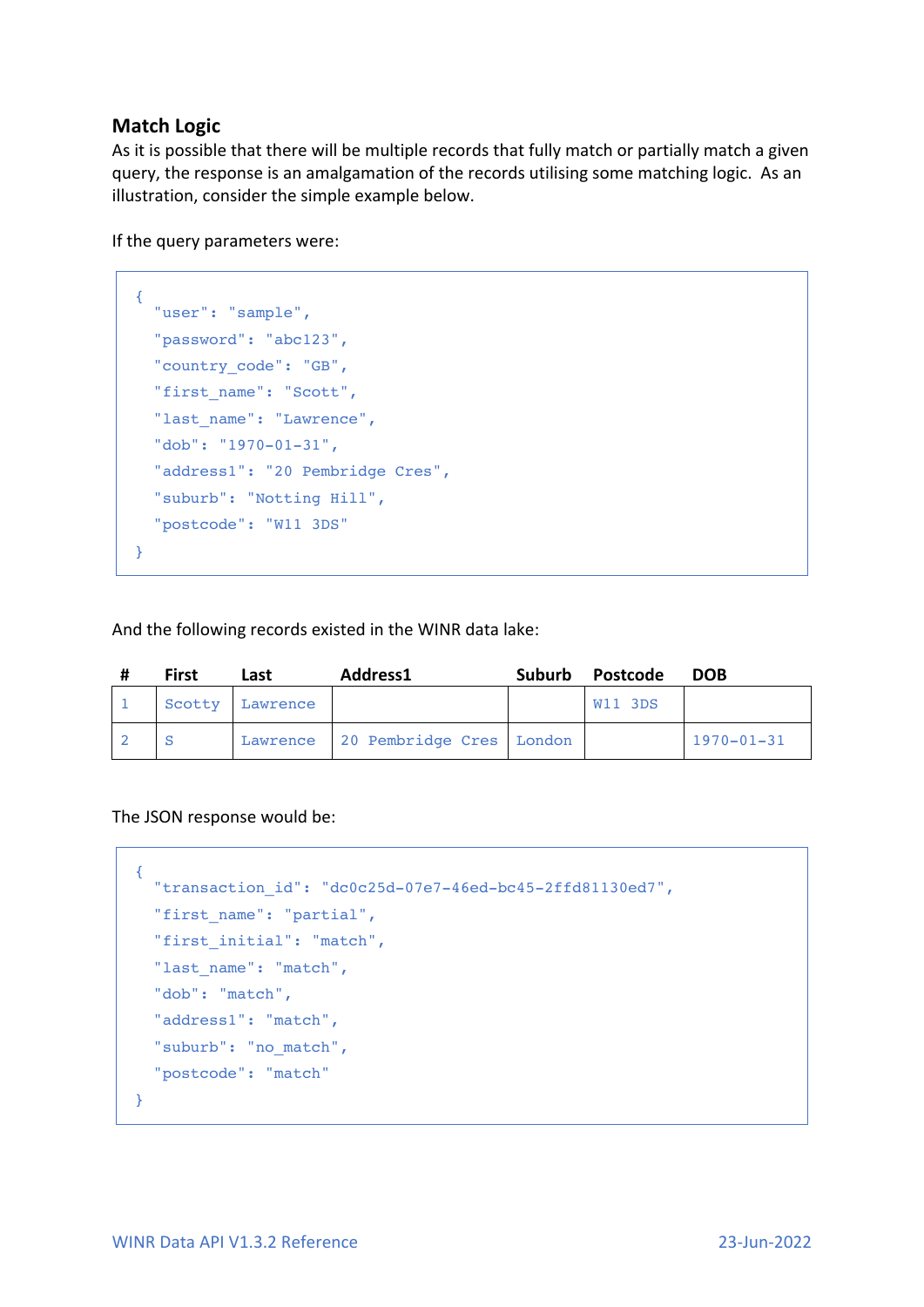The logic behind this response is:

| <b>Field</b>  | Response | <b>Comment</b>                                                                                                                                                                                                                                                                                                                                                                    |
|---------------|----------|-----------------------------------------------------------------------------------------------------------------------------------------------------------------------------------------------------------------------------------------------------------------------------------------------------------------------------------------------------------------------------------|
| first name    | partial  | Matched record #1 first initial plus last name and<br>postcode; Matched record #2 first initial plus last<br>name, address1 and postcode - but no exact match                                                                                                                                                                                                                     |
| first initial | match    | Matched record #1 first initial plus last name and<br>postcode; Matched record #2 first initial plus last<br>name, address1 and postcode                                                                                                                                                                                                                                          |
| last name     | match    | Matched record #1 last name plus first initial and<br>postcode; Matched record #2 last name plus first<br>initial, address1 and DOB                                                                                                                                                                                                                                               |
| dob           | match    | Matched record #2 DOB plus first initial and last name                                                                                                                                                                                                                                                                                                                            |
| address1      | match    | Matched record #2 address1 plus first initial, last name<br>and DOB.<br>Note: if this record <i>did not</i> have a match on the DOB,<br>the response would be 'no match' as match on a<br>partial first name, exact last name and exact address1<br>is not exact enough to assure this is the correct person<br>(it could be Susan Lawrence at 20 Pembridge Crescent<br>in Leeds) |
| suburb        | no match | Whilst record #2 matches first initial, last name,<br>address1 and DOB - it is not an exact match of the<br>suburb/city                                                                                                                                                                                                                                                           |
| postcode      | match    | Matched record #1 postcode plus first initial and last<br>name                                                                                                                                                                                                                                                                                                                    |

#### **Fuzzy Matching**

If the 'fuzzy\_match' parameter is set to '1', and no exact match is found for a field, the API will use fuzzy matching to attempt to match several of the fields using the Levenshtein Distance between the query fields and the WINR Data records. The logic varies slightly for each field:

- **Address1:** If no exact match is found for Address1 and *at least one* of Postcode, Suburb, DOB or Phone is an exact match, a fuzzy match will be performed on Address1
- **Suburb:** If no exact match is found for Suburb and there is an exact match for Postcode, a fuzzy match will be performed on the Suburb field
- **Email/Phone/State:** If no exact match is found, a fuzzy match will be performed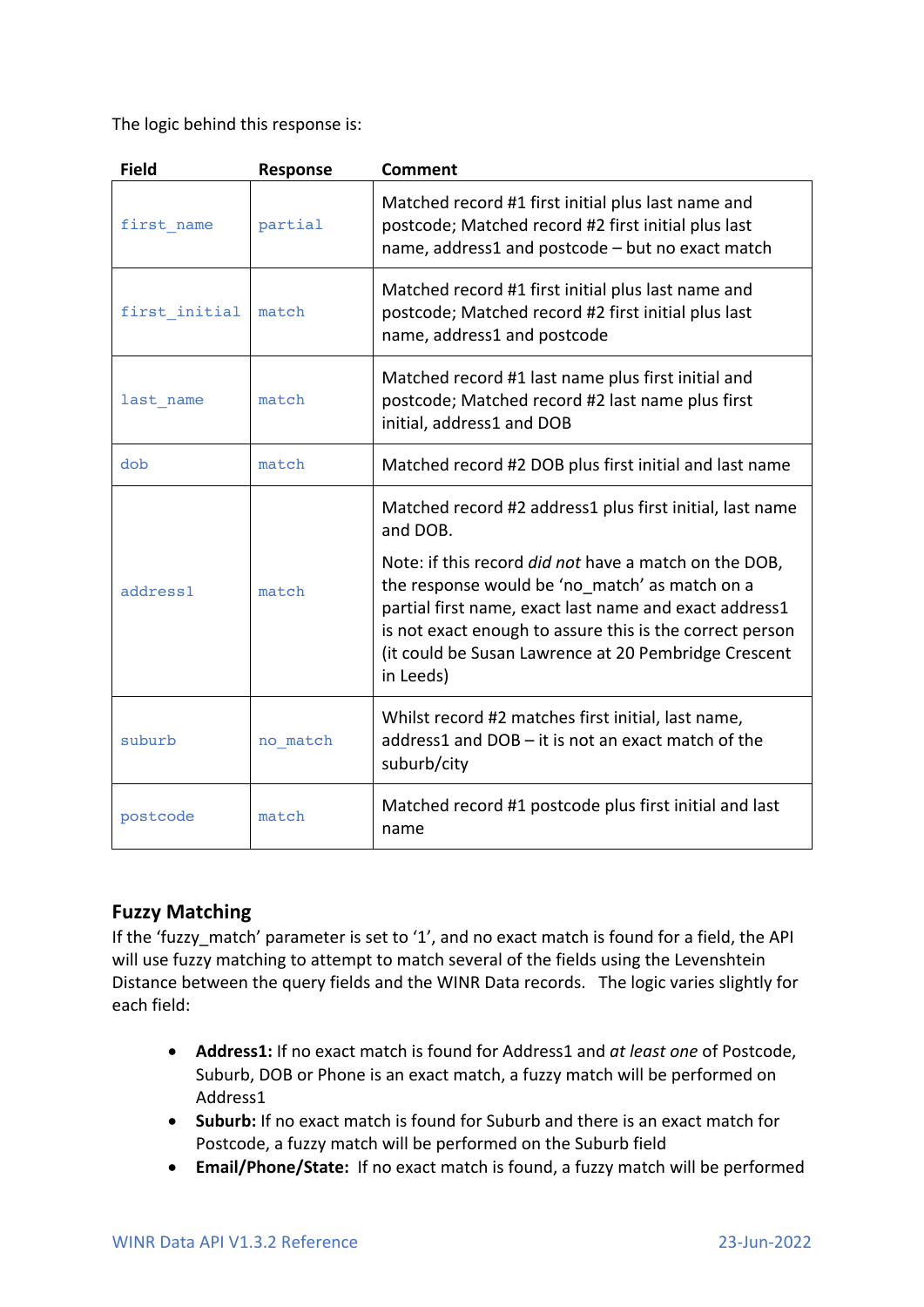When fuzzy matching is used for a field, if the Levenshtein Distance ratio is greater than 80, the field will be reported as a 'partial' match, and the ratio value will be returned in the JSON response (this allows a client to determine the strength of a match – for example, some clients might want a ratio of 90 or more to consider the field a match).

Fuzzy Matching Example: If the query parameters were:

```
{
  "user": "sample",
   "password": "abc123",
   "country_code": "GB",
   "first_name": "Scott",
  "last name": "Lawrence",
   "dob": "1970-01-31", 
   "address1": "20 Pumbridge Cres", 
   "suburb": "Lomdon", 
   "postcode": "W11 3DS" 
}
```
And the following records existed in the WINR data lake:

| <b>First</b> | Last     | Address1                          | Suburb Postcode | <b>DOB</b>       |
|--------------|----------|-----------------------------------|-----------------|------------------|
| Scott        | Lawrence |                                   | <b>W11 3DS</b>  |                  |
|              |          | Lawrence 20 Pembridge Cres London |                 | $1970 - 01 - 31$ |

The JSON response would be:

```
{
   "transaction_id": "dc0c25d-07e7-46ed-bc45-2ffd81130ed7", 
  "first_name": "match",
  "first_initial": "match",
 "last name": "match",
   "dob": "match", 
   "address1": "partial", 
  "suburb": "partial", 
   "postcode": "match",
   "partial_match_scores": {
     "address1": 91, 
     "suburb": 83, 
  }
}
```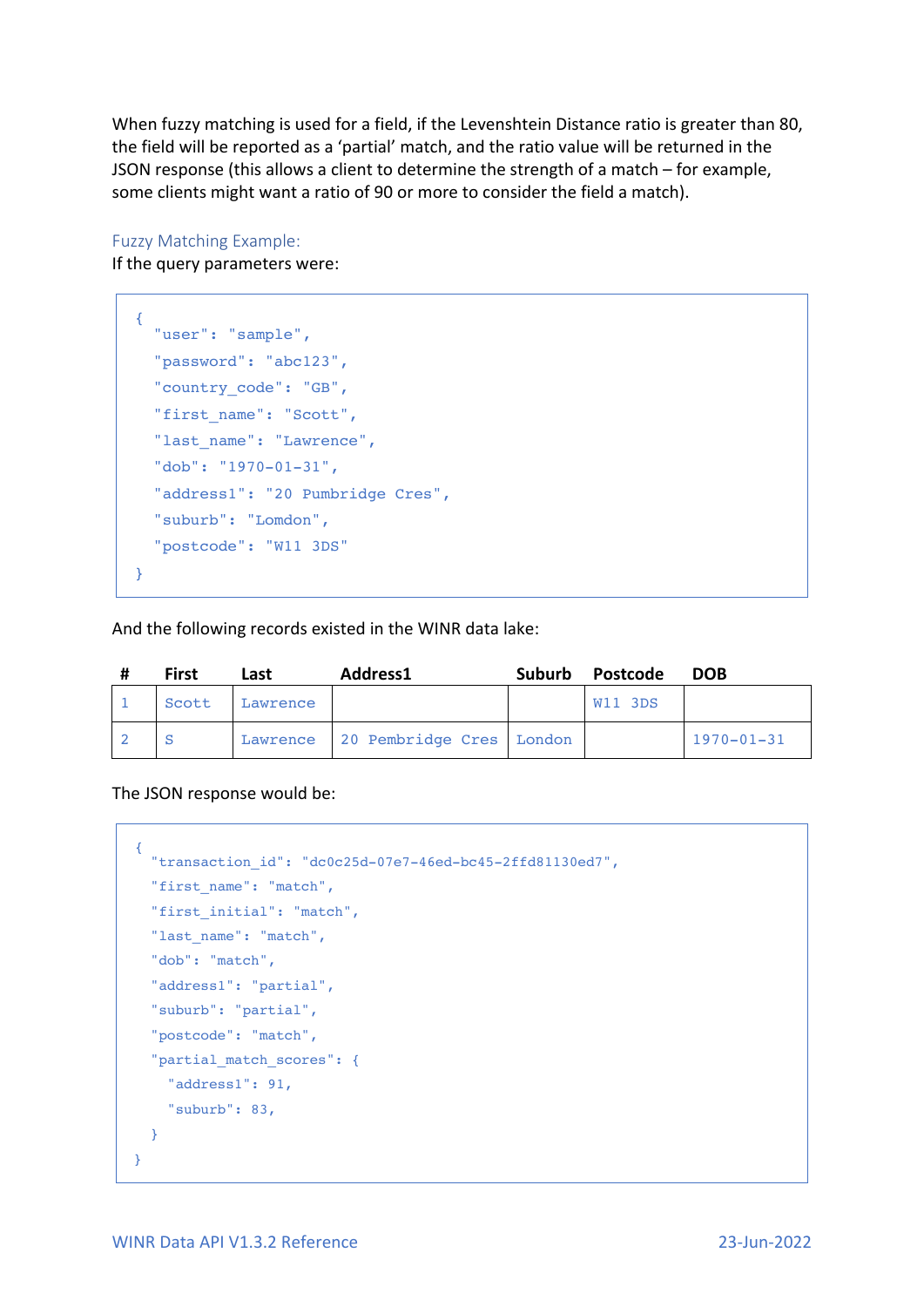### **Recent**

Recent will match a single consumer data value – either email address or phone and return the details for the most recent consumer record that is matched.

#### **Request**

POST https://api.winrdata.com/v1/recent

#### **JSON Request Parameters**

In addition to the User Authentication attributes described in the *API Basics* section, the Recent method has the following (string) attributes:

| <b>Attribute</b> | <b>Notes</b>                                                                                                                     |  |
|------------------|----------------------------------------------------------------------------------------------------------------------------------|--|
| country code     | ISO 3166 alpha-2 country code (ex: 'AU', 'GB', 'NZ', etc.) *REQUIRED                                                             |  |
| source id        | A client-defined parameter to distinguish API calls from departments or<br>sub-clients. Used for back-end reporting and billing. |  |
| email            | Email address                                                                                                                    |  |
| phone            | In local country format, e.g.:<br>$Onnnnnnn - AU/NZ/GB$<br>$\bullet$<br>$1$ nnnnnnnnnn - US/CA<br>$\bullet$                      |  |

Under the current implementation, *either* 'email' or 'phone' is required (in addition to the 'country\_code' attribute).

#### **JSON Response**

A successful response has the following (string) attributes:

| <b>Attribute</b> | <b>Notes</b>                                                                                                  |
|------------------|---------------------------------------------------------------------------------------------------------------|
| email            | The value of the email request parameter (if provided)                                                        |
| phone            | The value of the phone request parameter (if provided)                                                        |
| status           | Indicates whether or not the query matched a consumer record.<br>Possible values are 'success' or 'not found' |
| consumer         | A JSON object containing the details of the most recent consumer<br>record                                    |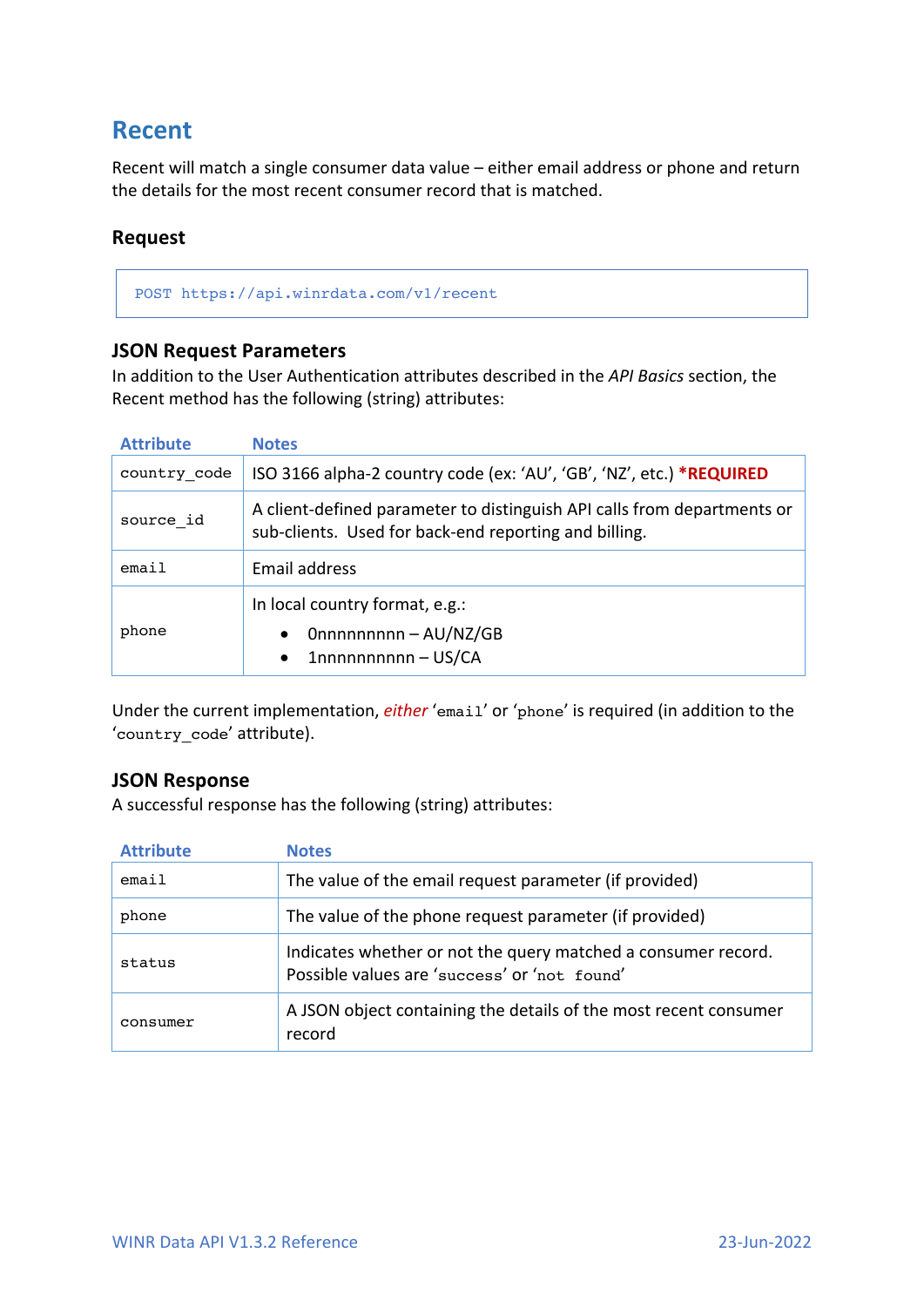#### **Consumer Object in JSON Response**

If the query successfully matched a consumer, the consumer JSON object returned will be structured as follows:

| <b>Attribute</b> | <b>Notes</b>                                                                                                                                                       |  |
|------------------|--------------------------------------------------------------------------------------------------------------------------------------------------------------------|--|
| recency          | The date of most recent record in YYYY-MM-DD format                                                                                                                |  |
| title            | The consumer title (e.g. 'Mrs', 'Miss', 'Ms', 'Mr', 'Snr', 'Sra', etc.)                                                                                            |  |
| first name       | Consumer's first name (ex: 'Susan')                                                                                                                                |  |
| last name        | Consumer's last name (ex: 'Smith')                                                                                                                                 |  |
| gender           | Possible values are 'F', 'M' or 'B' (used when gender is derived and first<br>name can be either male or female)                                                   |  |
| dob              | Date of Birth in YYYY-MM-DD format                                                                                                                                 |  |
| email            | <b>Email address</b>                                                                                                                                               |  |
| phone            | In local country format, e.g.:<br>Onnnnnnnnn - AU/NZ/GB<br>1nnnnnnnnnn - US/CA<br>$\bullet$                                                                        |  |
| address1         | Address line one (ex: '123 Main St')                                                                                                                               |  |
| Address2         | Address line two (ex: 'Unit 42')                                                                                                                                   |  |
| suburb           | Suburb/town/city name                                                                                                                                              |  |
| state            | State/county name or code, e.g.:<br>'NSW' (New South Wales in Australia)<br>'MI' (Michigan in the United States of America)<br>'ON' (Ontario in Canada)<br>'Essex' |  |
| postcode         | Postcode/ZIP code                                                                                                                                                  |  |
| country code     | ISO 3166 alpha-2 country code (ex: 'AU', 'GB', 'NZ', etc.)                                                                                                         |  |
| ip_address       | The consumer's IP address                                                                                                                                          |  |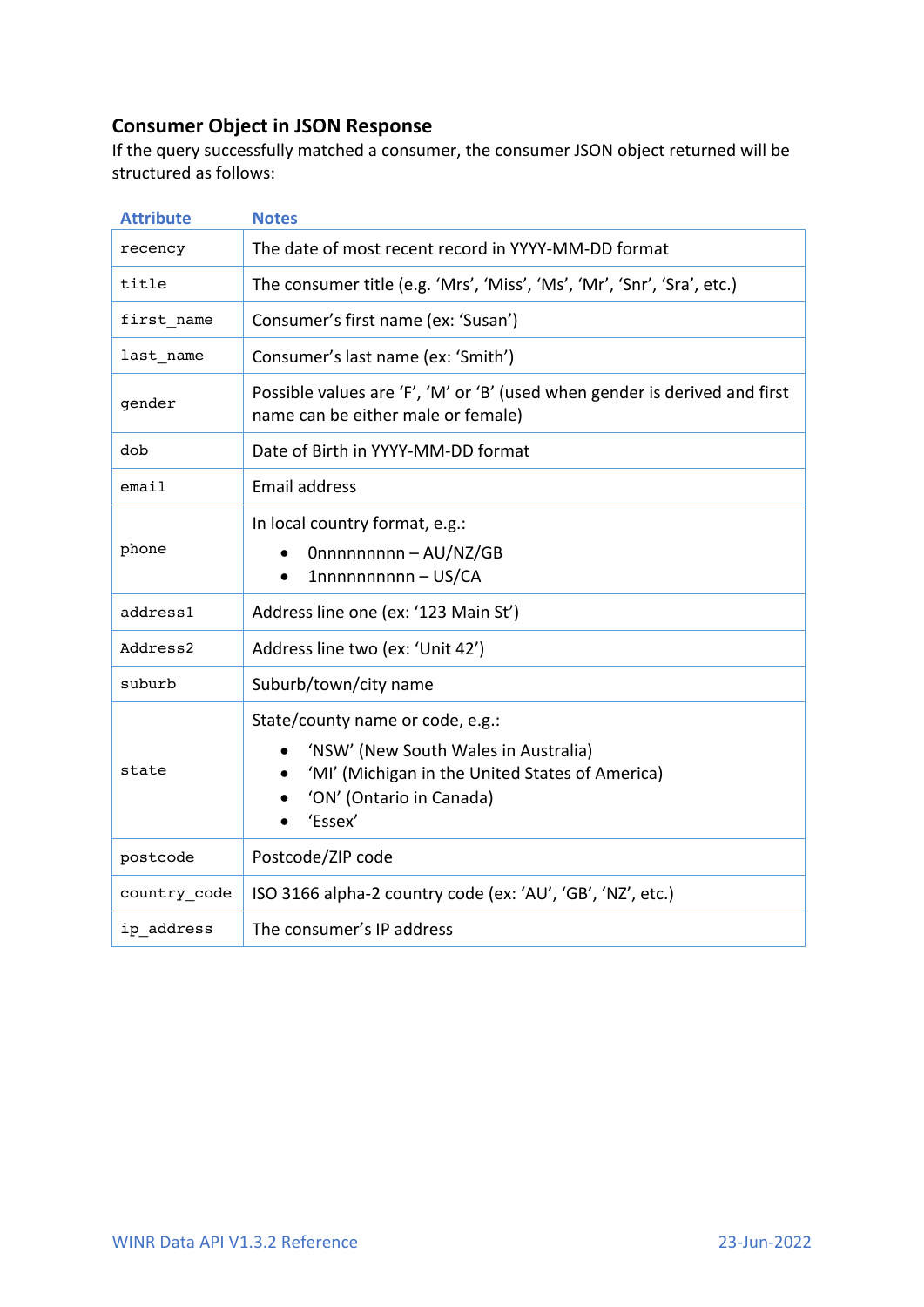#### **Sample JSON Request and Response Objects**

Below is a sample JSON request object:

```
{
   "user": "sample",
   "password": "abc123",
   "country_code": "AU",
   "email": "scott@sample.com.au" 
}
```
And the sample JSON response:

```
{
 "email": "scott@sample.com.au",
 "status": "success",
 "consumer": {
 "recency": "2016-01-18",
 "title": "",
 "first_name": "Steve",
 "last_name": "Lawrence",
       "gender": "M",
 "dob": "1970-01-30",
 "email": "scott@sample.com.au",
 "phone": "0412080681",
 "address1": "680 George St",
 "address2": "Suite 42",
       "suburb": "Sydney",
       "state": "NSW",
       "postcode": "2000",
       "country_code": "AU",
       "ip_address": "1.144.97.85"
    }
}
```